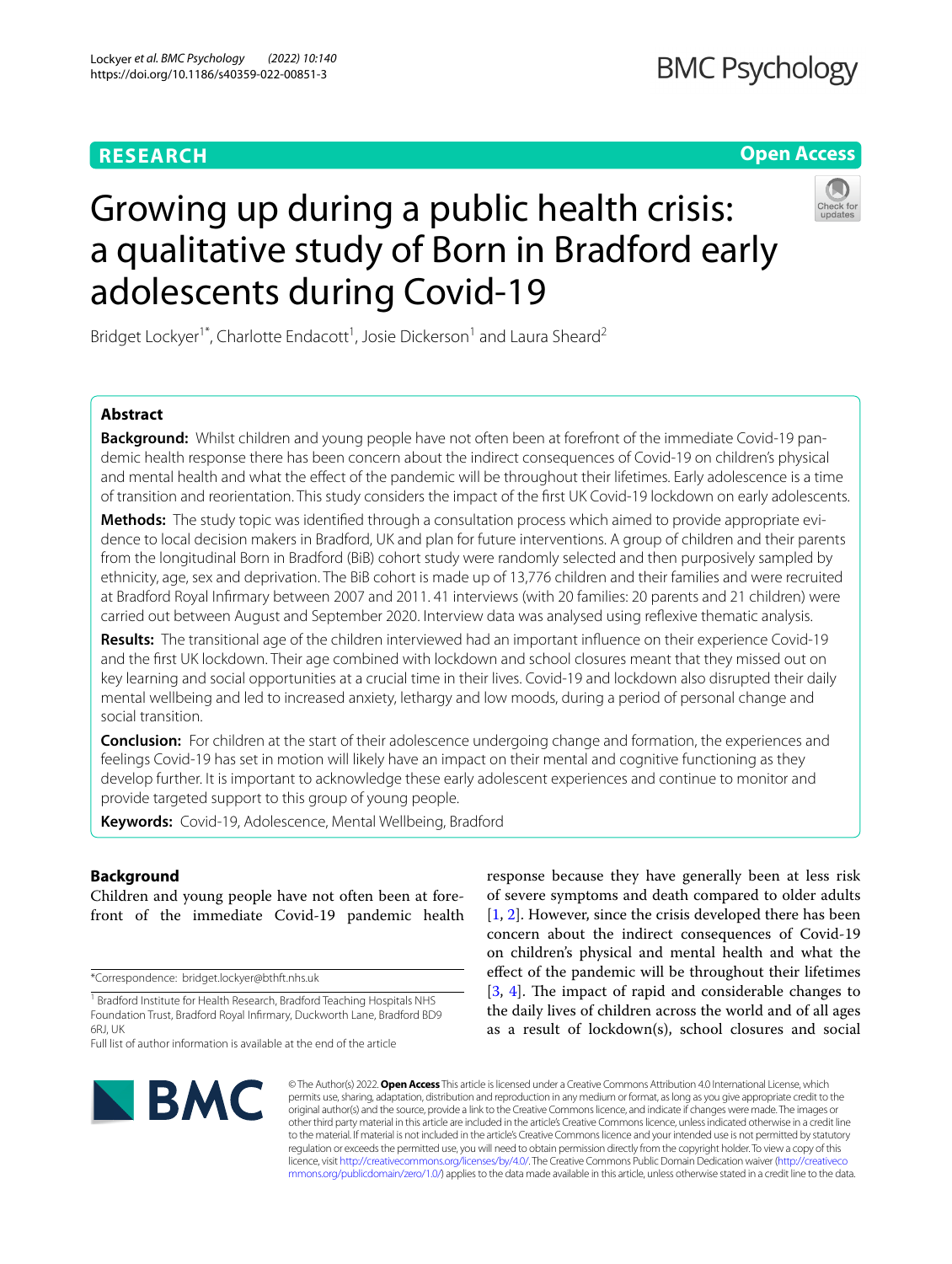distancing has been explored in a number of studies  $[5-11]$  $[5-11]$ . This research has helped us to record and understand children's reactions to the pandemic, including increased feelings of loneliness, low mood, social isolation and higher rates of depression, anxiety and post– traumatic stress disorder, as well as exploring particular vulnerabilities and protective factors  $[4, 6, 12]$  $[4, 6, 12]$  $[4, 6, 12]$  $[4, 6, 12]$  $[4, 6, 12]$ . There is emerging evidence that the pandemic will increase health and social inequalities, with the most vulnerable children experiencing more negative impacts on their mental and physical health, child abuse and maltreatment [[13\]](#page-11-2).

The adolescent years, which the World Health Organization defnes as the ages between 10 and 19, involves significant biological and social transitions  $[14]$  $[14]$ . The hormonal, social and psychological changes adolescents experience can lead to changes in mood and behaviour. During this period, adolescents are more likely than adults to experience negative emotional states and their emotional responses tend to be more intense, variable and extreme  $[15]$  $[15]$ . It is also a period of significant social reorientation that involves the seeking of social independence from parents/caregivers, renegotiation of privacy boundaries and further integration with and influence of peers  $[16–18]$  $[16–18]$  $[16–18]$  $[16–18]$ . Social context is key to this social reorientation, the onset and consequences of puberty mediated by the infuences of family, peers and school [[19](#page-11-7)[–21](#page-11-8)]. During this time adolescents start to align their behaviour with the norms of their peer group or the group they wish to belong to [[22\]](#page-11-9). Learning environments can have a signifcant infuence on development outcomes, helping to foster social connectedness, a sense of belonging and interpersonal support from peers and teachers [[23](#page-11-10)[–25](#page-11-11)]. Early adolescence is a particularly vulnerable time, not only because it is the start of a period of these signifcant hormonal, social and psychological changes but because it also incorporates the transition from primary to secondary school. This transition fundamentally alters the social environment of children, as moving to diferent schools, diferent classrooms and making new friends, puts existing primary school friendships at risk [[26,](#page-11-12) [27](#page-11-13)]. Questions of belonging and social acceptance inevitably arise during this period of social and educational change, and can lead to lower self-esteem and academic achievement and contribute to increased rates of anxiety and depression [\[27](#page-11-13)[–29](#page-11-14)]. Since March 2020, early adolescents in the UK have had their lives dramatically altered, impacting on their experience of this transition and reorientation.

Covid-19 was declared a pandemic in March 2020 [\[30](#page-11-15)]. Across the world, strict lockdown restrictions came into place shortly after to help reduce the spread of Covid-19. A signifcant restriction for children was school closures; 190 countries stopped in person teaching, afecting 90% of the world student population [\[31](#page-11-16)]. Many schools closed quickly and for the foreseeable future. The UK government announced the frst lockdown in the UK on 23rd March 2020, ordering people to "stay at home" and only leave their homes for essential shopping, one form of exercise per day, medical need or care for vulnerable people and travelling to and from essential work. In England, schools stopped in person teaching on 23rd March 2020, except for the children of key workers or children identifed as vulnerable [[32\]](#page-11-17). A phased return of school students started in June 2020, but most children did not return until September 2020. At the time of writing, there had been further school closures between January-March 2021, and since September 2020, many children have frequently missed school due to students or school staf members testing positive for Covid-19.

The lockdowns and school closures have meant families have experienced signifcant disruptions to their routines. These include parents becoming unemployed, being put on furlough or working from home more, home-schooling and the moving between homes for children of separated parents, in addition to separation from wider family and friends and learning social distancing [[5\]](#page-10-4). The move to home-schooling meant families had to navigate a new dynamic within the home, increasing parents' levels of stress, worry, social isolation, and domestic confict [\[33](#page-11-18), [34\]](#page-11-19). Increased tension in the home around new home, school and work pressures and the anxiety associated with the pandemic also impacted on children's mood [[33](#page-11-18), [35](#page-11-20), [36\]](#page-11-21). In addition, both parents and children experienced health anxiety around Covid-19, as media reported mounting case and death numbers each day [[34](#page-11-19), [37\]](#page-11-22).

Previous studies have documented the impact of Covid-19 on children through large scale surveys [[5,](#page-10-4) [7,](#page-10-6) [9](#page-10-7), [11,](#page-11-0) [38,](#page-11-23) [39](#page-11-24)]. some of which included open ended questions which children themselves responded to [[8\]](#page-10-8), In contrast, there have been few studies which have conducted interviews with children, and these have been with older adolescents [\[40](#page-11-25)] or joint interviews with children from a wide range of ages and their parents [\[6](#page-10-5)]. O'Sullivan et al. [\[6](#page-10-5)] found that Covid-19 public health measures had adverse implications on children and adolescents' mental health, particularly for children with existing developmental disorders. Their study however relied mainly on parental observations. Using Reinart method analysis, Idoiaga Mondragon et al. [\[8](#page-10-8)] were able to identify the main ideas held by children regarding the lockdown, revealing children's starkly negative emotional responses to the lockdown. They included open text responses written by children which were particularly resonant and enlightening. We hope we have been able to build on these narratives within our study through the use of interviews,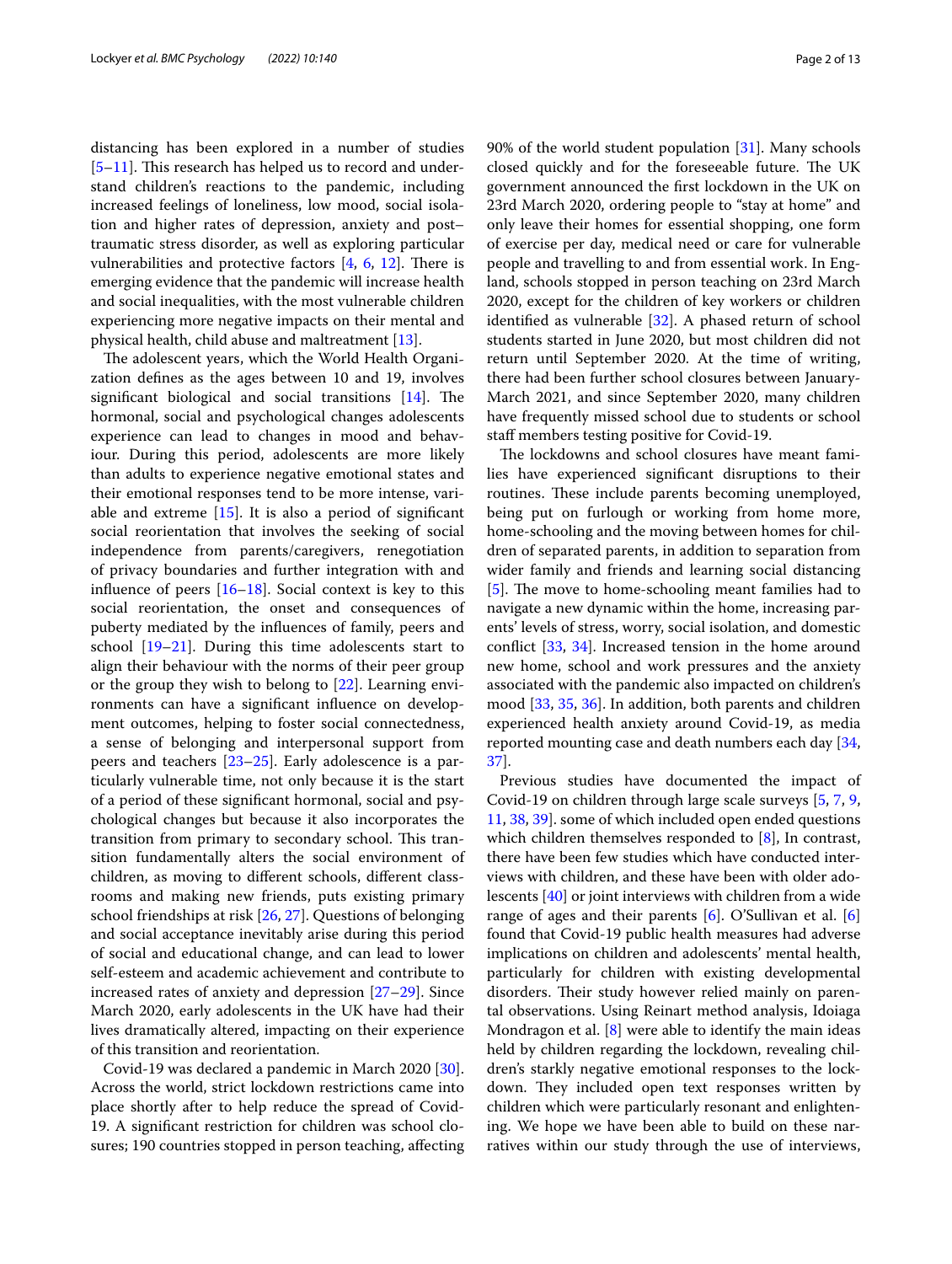which enable the researcher to encourage participants to explain and clarify meaning.

Our study, which took place concurrently with the above studies, took a more specifc focus, bringing attention to the interaction between the experience of early adolescence and the experience of living through the Covid-19 pandemic. Being part of the Born in Bradford (BiB) longitudinal birth cohort study meant we had built up trust with children and their families for years, enabling us to access the experiences of younger adolescents (aged  $10-13$ ). Through in depth qualitative interviews with both children and their parents, we set out to explore the particular experience of undergoing a signifcant life change within an unprecedented world change. In addition, we examine what these changes and pressures meant for children at the beginning of their adolescence within an area of high deprivation, ethnic diversity and persistently high Covid-19 rates. We hope this can help acknowledge the complexities of this experience, identify vulnerabilities and inform ways to better support this generation of emerging young people.

## **Methods**

## **Study design**

This descriptive, inductive qualitative study was completed as part of a larger mixed‐method, longitudinal research study which was developed to provide actionable intelligence to local decision makers in Bradford during Covid-19. We used community and stakeholder consultation to identify priority topics for research described in Box [1](#page-2-0) [[41\]](#page-11-26).

This consultation process revealed concerns about how children would be afected by being unable to attend school and the impact of lockdown and social distancing on their social and mental wellbeing. These concerns seemed to centre on school-aged children and in particular adolescents. Research on this particular participant group was deemed critical in order to respond quickly to their needs and make recommendations for their futures. Whilst we had some indication of children's experiences through the free-text responses in the Born in Bradford Covid-19 surveys, it was decided that interviews with children and parents were needed to understand their experiences and reactions in greater depth. Soft intelligence work and further analysis of both the adult and children's Phase 1 Covid-19 surveys continued throughout the development of this study between May and August 2020, and helped shape the interview questions.

## **Study setting and timing**

The BiB research programme was in a unique position to be able to study the impact of the Covid-19 response on a key vulnerable population: primary and/or secondary school aged children living in a highly deprived and ethnically diverse city. In response to high rates of childhood ill-health in Bradford, the Born in Bradford (BiB) longitudinal cohort study was established in 2007 [\[43](#page-11-27)]. Its purpose was to examine the genetic, environmental, behavioural and social factors that infuence the health and development of children in the city, from the perinatal period, during childhood and into their adult years. All mothers who gave birth at Bradford Royal Infrmary between 2007 and 2011 were invited to take part, which resulted in a cohort of 13,776 children and their families. Mothers recruited into the study provided a rich dataset through detailed questionnaire data, measurements and samples. Mothers also consented to the linkage of routine data health and education data concerning themselves and their child. Recent follow-ups of our cohort participants means that we have a detailed understanding of the physical and mental health, social, and economic circumstances of BiB families since index pregnancies/births, including data collected in the recent 'pre-pandemic' and 'pre-lockdown' period (2016–March 2020) [\[41](#page-11-26)].

<span id="page-2-0"></span>**Box 1** Patient and Public Involvement (PPI) and stakeholder consultation process to identify critical topics

In March 2020, Bradford's Covid-19 Scientifc Advisory Group was formed to support policy and decision makers in Bradford and the UK to deliver an efective urgent response and to better understand the wider societal impacts of Covid-19. As part of these aims, a rapid community and stakeholder engagement process was used to identify priority topics important to both citizens in Bradford and local decision makers. This process took place in April 2020 via the following engagement activities:

1. The frst author spoke to nine members of Bradford's District Gold Command (established in response to the Covid-19 emergency). These were brief 15–20 min phone calls to assess their top Covid-19 priorities

2. Analysis of the frst 350 free text responses to the Born in Bradford Covid-19 adult questionnaire. This survey was undertaken during the initial weeks of frst lockdown to assess what the main concerns were for parents in the district

3. Community researchers collected soft intelligence (comprised of informal phone conversations asking about current community concerns around Covid-19) from 13 people considered infuential within diverse community settings

From the above, three priority topic areas for qualitative work were identifed: (1) "health beliefs" encompassed: access to healthcare services, experiences of Covid-19, sources of health information and the spread of misinformation, (2) adolescent mental well-being during the lockdown which is the subject of this paper and (3) people living in poverty before Covid-19. Data was collected and analysed on all three topics. The intelligence and evidence obtained from investigating these priority topics was rapidly shared at a local level and infuenced Bradford's public health response [[42](#page-11-28)]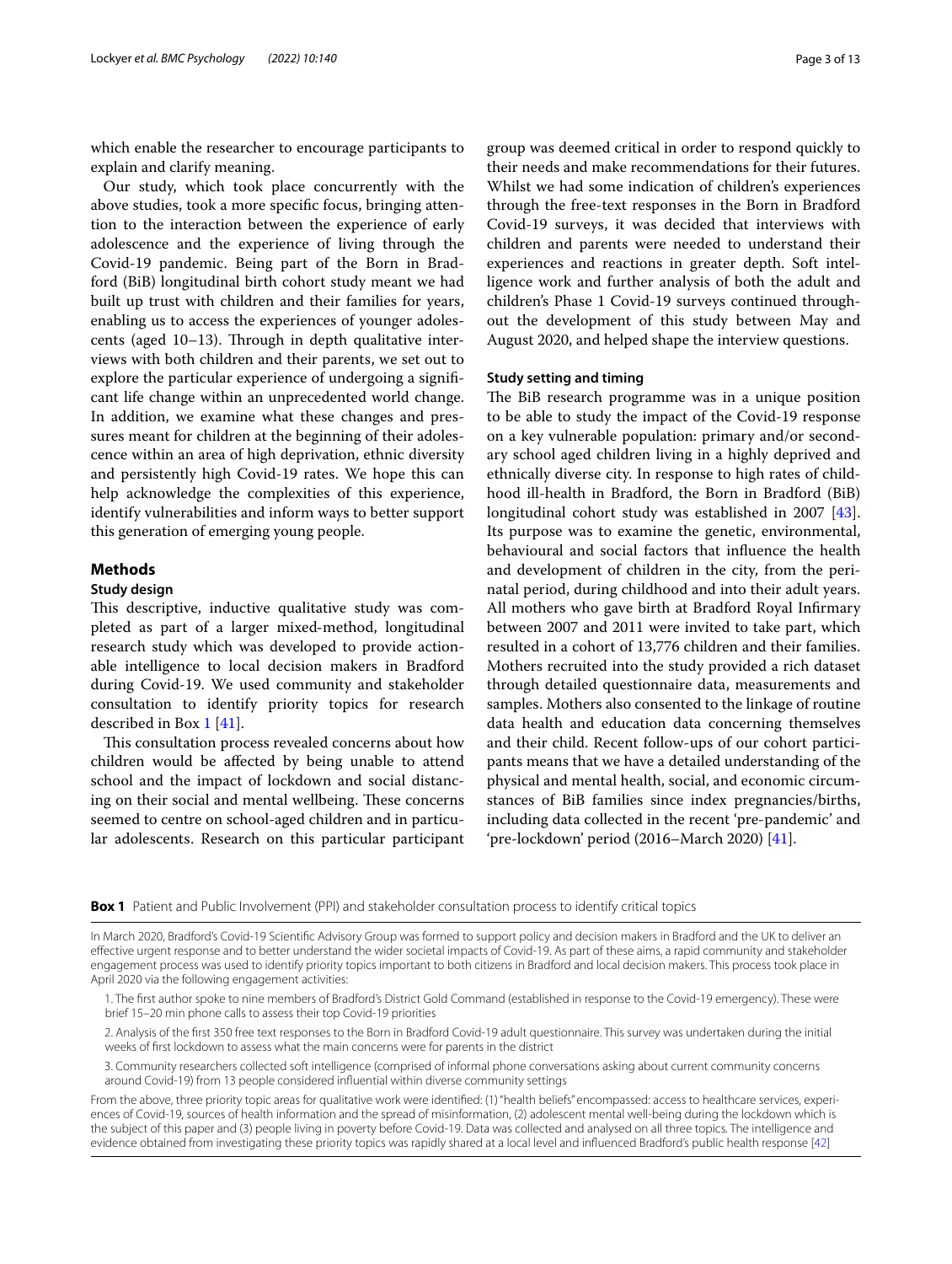The interviews took place in August and September 2020, just before the majority of the children returned to school. Since March 2020, Bradford had experienced a relatively high number of Covid-19 cases compared with the rest of the UK, and since July 2020 had been under stricter local lockdown measures which remained in place until the introduction of the tier system in October 2020 where Bradford was placed under the strictest tier  $[44]$  $[44]$ . These restrictions included no mixing of households indoors, a 'rule of six' outdoors and no travelling in or out of the area. High rates of Covid-19 in areas like Bradford are likely to be due to greater deprivation, high population density and a higher than average number of multigenerational households [[45](#page-11-30)].

## **Sampling and data collection**

Due to the age of the BiB cohort, we focused on families with children aged 10–13, choosing to interview both parents and children as a way to explore adolescent mental wellbeing from diferent perspectives [see [46\]](#page-11-31). Our sample started with 100 families (parents and children) who had both participated in the recent BiB Covid-19 adult and child surveys, split into two groups. The first group (randomly selected from a total of 490) was a sample of 50 children (and their corresponding parent) who reported moderate to low mental wellbeing on the Revised Child Anxiety and Depression Scale (RCADS) in their survey and the second group (randomly selected from a total of 306) was a sample of 50 children (and their corresponding parent) who reported medium to high mental wellbeing on this scale. We decided to exclude children who reported low to very low wellbeing on the RCADS because we felt it would not be ethical to contact these families when we could only offer limited support and signposting at the time due to social distancing. In addition, this group was only 22 children out of a total of 818. This group of 100 were then purposefully sampled by ethnicity, age of child, sex and deprivation (using the index of multiple deprivation) to make the small sample as diverse as possible. We also took into account the parent responses and whether they were concerned about their children's' mental wellbeing, and ensured we included those who did indicate it was a concern and those who did not  $[46]$  $[46]$ . The sample of 100 was reduced to 50 families this way, with the aim to conduct interviews with around 20 families. Recruitment took place via a letter with information about the study and notice that they might receive a follow up phone call to ask if they wished to participate. 39 families were contacted via phone and asked to participate, 5 declined to take part, 4 did not answer the phone, 10 initially agreed but did not answer follow up calls. Purposive sampling continued throughout the recruitment process to ensure the sample retained its original diversity in ethnicity, age and sex of child and deprivation. This impacted on the order families received follow up calls and eleven families were never contacted by phone as we had reached our target of 20 families. Overall, the frst author conducted interviews 41 interviews (with 20 families: 20 parents and 21 children).

The sample of interviewed children consisted of 9 boys and 12 girls aged 10–13, with the majority being 11 or 12 years old. In terms of ethnic group, they were White British (9), Pakistani heritage (7) and other (4) (the label of 'other' included children of African and Eastern European heritage)  $[46]$  $[46]$ . The index of multiple deprivation associated with where they lived ranged the full spectrum from 1–8, but most families where clustered in the lower numbers (higher deprivation) (see Table [1](#page-4-0) for participant demographics). Although it was up to each family to decide, parent interviews were mostly conducted with mothers and only one was with a father. This is because the children's mothers are usually the primary contact within the larger BiB study, as mothers were recruited during pregnancy and birth.

Consent was given verbally by both the parent and child prior to each interview. Due to social distancing measures, the interviews were conducted over the phone or via video call, whichever was the family's preference. Phone was preferred. For the interview with children, the parent and child were given the option of having the parent present or not, or having a sibling present. The majority of the parent interviews took place whilst the child was out of the room, but the majority of the child interviews took place whilst the parents were around, not necessarily in the room but within hearing range. We understand that this may have made some children more inhibited, particularly as they were approaching an age where they might want to be more private. However, as they were taking part in a virtual interview with someone they had not met before, it was a priority for the research team to ensure children and parents felt safe and comfortable.

## **Interview questioning**

Through the consultation process we identified important areas to explore such as changes to daily routine, how they felt about school/schoolwork in this period, what activities they were/were not able to do. Topic guides for the child and parent interviews were developed as a fexible document to allow participants to voice what they considered to be important. We paid particular attention to making sure questions to children were tangible and focused on the present. For example, instead of asking 'tell me about your daily routine during lockdown'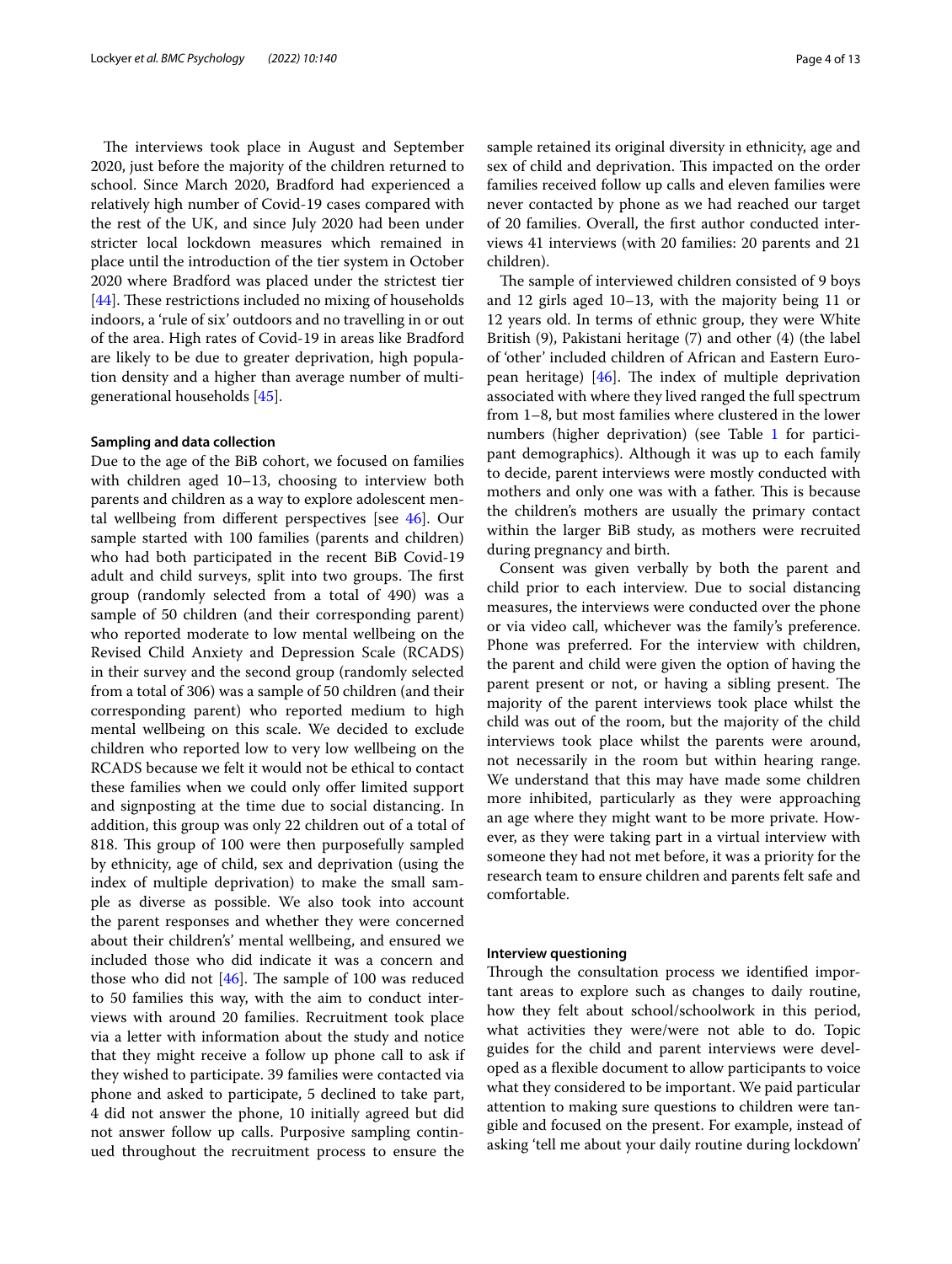| Family no. | Sex of BiB child                             | Age of BiB child on 31<br><b>March 2020</b> | <b>Ethnicity</b> | <b>IMD</b>   | Parent | Non-BiB child interviewed |
|------------|----------------------------------------------|---------------------------------------------|------------------|--------------|--------|---------------------------|
|            | Medium to high mental wellbeing using RCADS  |                                             |                  |              |        |                           |
| Family 1   | Female                                       | 10                                          | Other            | $\mathbf{1}$ | Mum    |                           |
| Family 5   | Male                                         | 11                                          | Pakistani        | 3            | Mum    |                           |
| Family 7   | Male                                         | 12                                          | White British    | 2            | Mum    |                           |
| Family 8   | Male                                         | 12                                          | White British    | 5            | Mum    | Female aged 10            |
| Family 9   | Female                                       | 12                                          | White British    | 4            | Mum    |                           |
| Family 10  | Female                                       | 11                                          | Pakistani        | 4            | Mum    |                           |
| Family 12  | Male                                         | 11                                          | White British    | 4            | Mum    |                           |
| Family 13  | Female                                       | 12                                          | Pakistani        | 3            | Dad    |                           |
| Family 14  | Male                                         | 11                                          | Pakistani        | 3            | Mum    |                           |
| Family 15  | Female                                       | 12                                          | White British    | 8            | Mum    |                           |
| Family 19  | Male                                         | 11                                          | Other            | 6            | Mum    |                           |
|            | Moderate to low mental wellbeing using RCADS |                                             |                  |              |        |                           |
| Family 2   | Female                                       | 11                                          | Pakistani        |              | Mum    |                           |
| Family 3   | Female                                       | 11                                          | White British    |              | Mum    |                           |
| Family 4   | Female                                       | 11                                          | White British    |              | Mum    |                           |
| Family 6   | Male                                         | 12                                          | Other            |              | Mum    |                           |
| Family 11  | Female                                       | 11                                          | White British    | 2            | Mum    |                           |
| Family 16  | Female                                       | 10                                          | White British    | 6            | Mum    | Female aged 10            |
| Family 17  | Male                                         | 11                                          | Pakistani        |              | Mum    |                           |
| Family 18  | Male                                         | 12                                          | Pakistani        | 2            | Mum    | Male aged 10              |
| Family 20  | Female                                       | 12                                          | Other            | 5            | Mum    |                           |

#### <span id="page-4-0"></span>**Table 1** Participant demographics

Bold indicates that the sampled BiB cohort child was not interviewed. In Family 5, the child did not want to be interviewed, and in Family 16, her sibling was interviewed instead

we asked 'can you tell me a bit about what you did today?', later asking whether that was a typical lockdown day. Interviews were piloted (4 child, 3 parent) and changes made to improve questioning, especially for the child interviews. The pilot interviews were not recorded and the data has not been included in the analysis.

#### **Analysis**

For the analysis, we used the principles of reflexive thematic analysis [\[47\]](#page-12-0). Data analysis was begun by the frst author after each interview through the writing of detailed feld notes, which helped to identify and organise initial interpretations. Transcripts of each interview were then read inductively multiple times to encourage familiarity with the data set. Nine interviews from four families were selected by the frst author because they were considered representative of the interviews in terms of general content and they also were a mixed group in terms of ethnicity and sex of the child. They were analysed independently by the frst and last authors and by another experienced member of the research team, who came together to identify commonalities and patterns in the responses and discuss how these could be ordered into loose themes. These were then used and refined by the frst author to analyse the remaining interviews. However, because we took a refexive analytic approach, this process was an ongoing conversation between the frst and last author to discuss, question and query the assumptions we were making whilst interpreting and coding the data. Our approach was not to seek full consensus in our interpretations, but to develop a richer and more nuanced reading of the data  $[47]$  $[47]$ . This continued during a secondary analysis of the whole data set by the second author at a later time point, where new interpretations and meanings were generated and incorporated. Although the RCADS scores from the survey were used to create the sample, they were not analysed through this lens as there were no discernible diferences between the two groups.

## **Findings**

We found that the transitional age of the children we interviewed had an important infuence on their experience of Covid-19 and the first UK lockdown. Their age combined with lockdown meant that they missed out on key learning and social opportunities at a crucial time in their lives. Covid-19 and lockdown also disrupted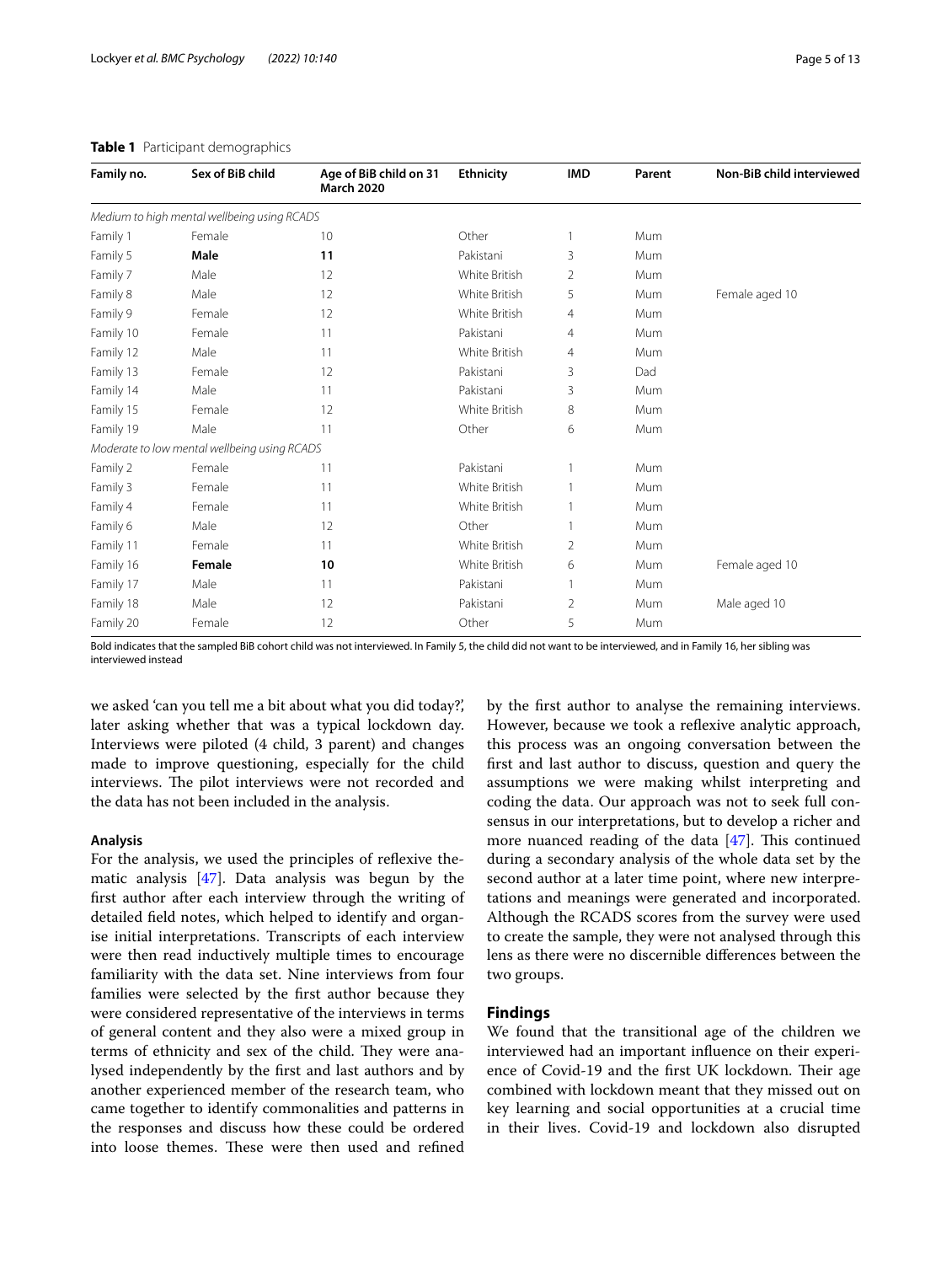their daily mental wellbeing, during a period of personal change and transition.

Based on our analysis of the data and the most prominent themes identifed, we are presenting our fndings under four headings: Anxiety about Covid-19; Boredom and Lethargy; Disengagement from School and Reduced Social Contact.

## **Anxiety about Covid-19**

Both parents and children indicated that many children were experiencing relatively high levels of worry around the potential health impacts of Covid-19. Some parents described their child as too anxious to leave their homes during the initial lockdown (March-June 2020), even for permitted exercise:

*She wouldn't even take the dog out, it seemed to really afect her, she was quite scared. And obviously she's at that age now where she's got a TV upstairs and she can read, so you know, she's reading about the coronavirus every day and seeing things, so it did scare her at the beginning and she didn't, I don't think she left the house for about eight weeks. (Family 11, Parent)*

This child discussed her own anxiety, and how she had been feeling a bit better since the number of Covid-19 deaths had decreased:

*Well at the start I was like quite worried because I was like worrying that maybe like I'd get it because I just, I didn't want to go out as much. Kind of like worrying about it but like, when they like started to lower down and there were less deaths…yeah. (Family 11, Child)*

Parents attributed their children's' increased anxiety to the constant news cycle about Covid-19 and what their children saw on social media platforms such as YouTube and Instagram:

*He's kind of, you know, nervous because he keeps hearing this many or how many people died, these people, you know, how many people are positive for this virus and this and this. So frst, you know, for few weeks he was keeping looking at those news, everybody every day, you know, telling me, telling me. Then I told him "no, stop looking at this news, yeah, because it's too much for you". Yeah, because he was taking in that, you know, then he was worried, he was saying "I'm not going outside" frst. (Family 14, Parent)*

Reassuring their children was challenging, because parents also felt unable to make sense of the news and so much was unknown at the time. Some decided that whilst they could not completely control what their children saw or heard, they would stop watching the news as a family and encourage their children to stay away from Covid-19 related stories.

Children reported feeling worried about the personal health impacts of getting Covid-19 but often they were more concerned about their families, particularly if they felt their parents and grandparents were medically vulnerable:

*I was a bit worried about my mum because they had cancer, I think, three years ago, or something. And I was worried that it was easier for them to get coronavirus, so I was really worried for my mum. (Family 17, Child)*

*I just didn't really know what would happen, because when you just started hearing about Covid-19, I was always worried, will it come to Bradford, will I get it and pass it to my dad, because I'd heard that kids don't get it as bad as older people. Because I was like, oh, can I pass it to my parents or my nana and will they, summat happen? So I was always scared of that. And then when it did come to Bradford I got really worried. But my parents helped me get through that. (Family 20, Child)*

Both parents and children discussed how they talked through these anxieties, and parents played an important role in comforting and reassuring their children. They became less worried as lockdown measures lifted and the numbers of cases and deaths started to decrease, although at frst children were nervous about being in public places. Parents described their children's vigilance about mask-wearing, social distancing and hand-washing, although this was sometimes taken to the extreme:

*I think that were the major thing, the hygiene thing, they got to the point where they were making, they were washing their hands raw. And I think they were frightened, I know they were frightened for their dad because he's a bus driver and obviously he's in his late 50s now and he, I think they were frightened for their dad. (Family 20, Parent)*

This intense period seemed to leave some children with a sense of uncertainty and trepidation what the future held:

*Sometimes I was feeling a bit like anxious because I didn't know what would happen again, mm. Like because there was like one or two points during lockdown I felt like what would happen? Questioning the future. (Family 14, Child)*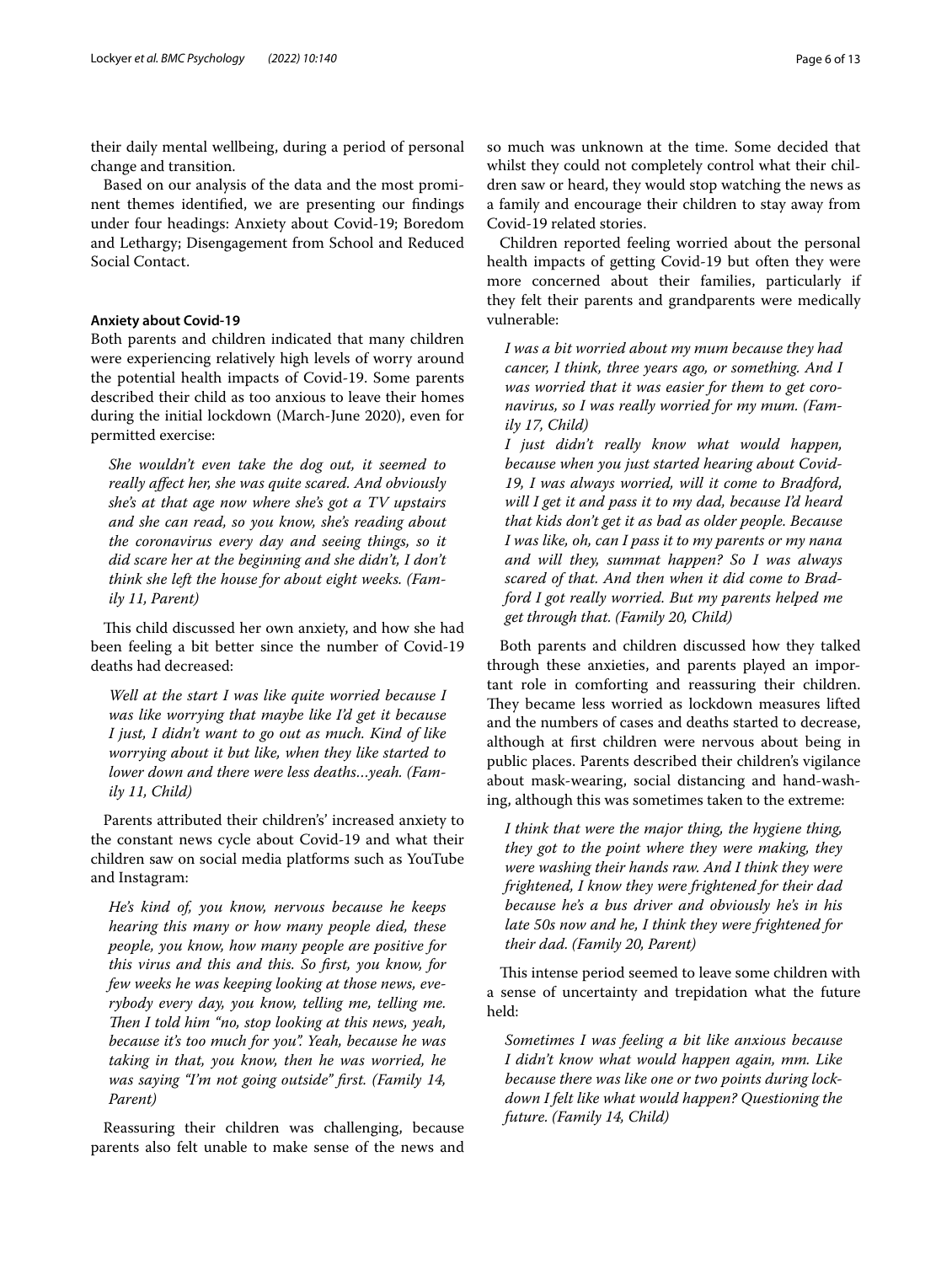#### **Boredom and lethargy**

As well as experiencing anxiety, children were also facing boredom. Many of the children described lockdown as boring, especially as time had gone on. Some of them had very active lives before lockdown, attending multiple extra-curricular activities such as sports clubs, youth clubs and activities related to their church or mosque. The majority of these had stopped completely, with some carrying on virtually. Whilst most had appreciated a bit of a rest at frst they started to feel 'cooped up inside' (Family 10, Child) and that their days were repetitive:

*[Being at home felt] amazing but now I get bored a bit and now I've not really to do… if I do go back to school it might give me something to do but I don't know what's really happening. (Family 12, Child) He was saying "it's boring, boring", every day he used to wake up, "oh it's boring, we can't go anywhere, so we can't do anything". (Family 14, Parent)*

Having no 'reason to get up in the morning' was causing some of the children to sleep in and/or get up quite late. Their bedtimes had become more relaxed since not going to school and so they were often getting up a lot later than they usually would, sometimes after midday and in the most extreme example, 2 pm. One child explained why he was getting up a lot later:

## *[On] a day like this, a lockdown day, I don't need to get up so like I just kind of lie asleep through the entire thing. (Family 18, Child)*

As discussed by many of the parents, the majority of the children interviewed were reaching adolescence and were perhaps starting to need or want more sleep and the relative freedom of lockdown had given them more opportunity for this. However, some parents were troubled by their children's lack of routine and structure in their day which meant they were spending a lot of time alone watching videos or playing computer games on a TV or tablet. Even when they were able to go out and do a few more things, some children had fallen into lethargy:

*No he hasn't been [out in public] but when I've asked him to go with me somewhere you know, just to get him out the house, 'no, I'll stay here', I don't think that's because he's worried about the virus, actually I think that's because he just wants to stay indoors, you know, so…. it's just the iPad the whole day. (Family 5, Parent)*

During lockdown, children often had to entertain themselves, because parents were very busy working from home or working as key workers outside of the home. Some parents were worried about how they could get their children back into a routine when school started and whether they would struggle with concentration. This boredom combined with anxiety often meant children were more irritable than usual, less tolerant of their siblings, experiencing mood swings or low moods. Parents reported that they were unsure whether this could be attributed to their age or to the impact of lockdown.

*She did cheerleading like four times a week so for that to stop suddenly as well has had a major… as well because everything we've known has just stopped, do you know, everything from like going to school and going straight out after school, to being at home, it has, it stopped for her, her whole little life has changed dramatically. So the mood being down from being sociable to being at home all the time. (Family 4, Parent)*

#### **Disengagement from school**

Whilst a lot of children were unhappy that they were not able to go out and enjoy their hobbies and activities or go on day trips and holidays, a major cause of their boredom was not being able to attend school. They often described school as quite stressful, particularly if they had recently made the transition to secondary school and time of from getting up early, stern teachers, difficult social situations and doing homework was welcome at frst. After a while however they became fed up with the monotony and most were quite eager to return to school:

*Well like in June we go to school like 2 days, like was good because obviously like them 2 days were like alright, but now obviously because I've stayed here for like 4/5 months now so obviously it gets a bit more boring. (Family 2, Child)*

Some parents had adopted a strict home-school regime and others were more relaxed. This was often dependent on whether their schools were ofering contact hours, guidance and feedback, whether the parents were working or not and whether there were younger children in the home who needed more help. Parents would describe how arguments and tension were often triggered by home-schooling, as both parents and children had to adapt into diferent roles, of teacher and student, within a home environment:

They lose their routine like you know, [at] the school *[they] sit down with other friends having a proper teacher with them and I think for them it was just you know, staying at home, 'what's the point of education?' at the time. (Family 19, Parent)*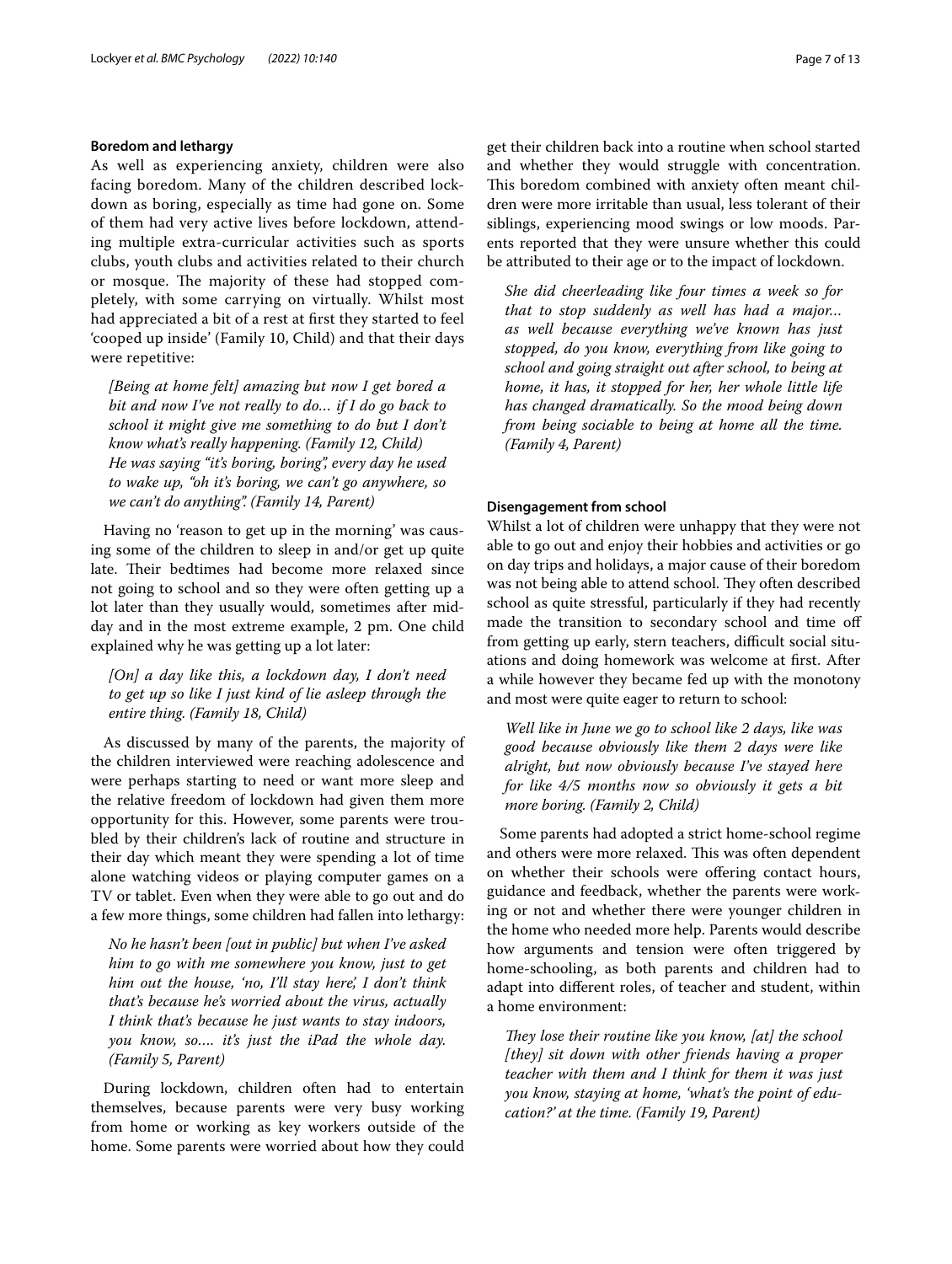Children would often become frustrated when they felt unable to do the work that had been set:

*He has been quite anxious and stressed, I'd say we did have a lot of tears, a lot of kind of storming of saying he couldn't do his work and that kind of thing. (Family 15, Parent)*

Parents were concerned their children would fall behind and struggle to get back to their previous level of ability and concentration:

*She'd lost her focus, her enthusiasm and she didn't then want to do even a simple book review, so doing a project on a country was quite good but again, once it was done, that was it, interest was lost once again. So she's defnitely sufered. (Family 16, Parent)*

A few of the children were also concerned about the impact of lockdown on their intellectual abilities:

*It feels weird because it's been such a long time that I haven't been to school, is that sometimes I can't even like speak properly without messing up or, you know, doing something. I realise that I've thought a bit slower and I'm not as like, you know, sharp as I was, as I was in school... I was a really good student before. I feel like quarantine made me a little less smart, in a sense that I've not been as sharp as I used to be, used to. And I've just kind of been lacking in just intelligence, really. (Family 18, Child)*

Many of the children interviewed had just started secondary school or were just about to, so were in a time of transition. For those who had just started, they were still getting used to a larger school and some had experienced issues adapting to this new environment. These children were usually happy to not be attending school but their parents were worried that the lockdown would have a further destabilising effect. Those who were just about to start secondary school were sad they did not get the expected end of primary school experience or get to say goodbye properly to their teachers and friends going to other schools.

*I'm sad because like I don't get to say goodbye to my teachers. Yeah, we got split… like we needed to social distance say goodbye, like we waved and like said bye and stuf. (Family 1, Child)*

*It's been quite hard not being able to see [my friends] because like sometimes I get upset that, sometimes like I may not like see any of them again because a lot of them are going to [a diferent school].(Family 11, Child)*

They had also not been able to visit their new school and have any transition sessions and this was causing anxiety for some children and their parents.

## **Reduced social contact**

For this group of children, school was usually at the centre of their social life and face to face interaction with their friends was their main mode of social contact. Due to their age, some were unable to maintain friendships without in-person contact and many of the younger children did not yet have their own phones and/or social media accounts which vastly reduced their means of independently contacting their friends during lockdown:

*Because normally, even before the lockdown, he'll only meet his friends in school, their relationship was in school than outside the school so since the lockdown there hasn't been any contact with friends because he doesn't contact them, (Family 6, Parent) I just missed hugging [my friends], even when I got to school I couldn't hug them. I was only able to keep in touch with my best friend because I don't think Mummy had any other, like any other of my friends emails or anybody, so… (Family 16, Child) She didn't really, she didn't speak to anybody on, you know, on her phone, she didn't talk. So it sort of got cut of, really, pandemic, and then, you know, when we were allowed to meet up, me and her dad were, sort of pushed for her to meet her friend again. But it were sort of only, they only met up twice. (Family 20, Parent)*

Those that were in contact via phone or video calling, social media or texting, often described it as strange compared seeing them in person and that communications could often be misinterpreted or misread:

*You can't really see them in person. And like sometimes when you text them, they don't really understand them. (Family 4, Child)*

*It's just not the same because it's just not like seeing your friends. You're talking to their voice, not to them. It's just diferent and weird. (Family 8, Child)*

They also discussed finding it awkward and difficult to meet up with friends after so long out of contact:

*'One of the hardest things to adjust to was socialising, because you hadn't done it for that long, it was really hard to adjust to'. (Family 8, Child) 'I couldn't even fgure out what to talk about, how to string a sentence together, we was just both sat there, drinking, not knowing what to say'. (Family 9, Child)*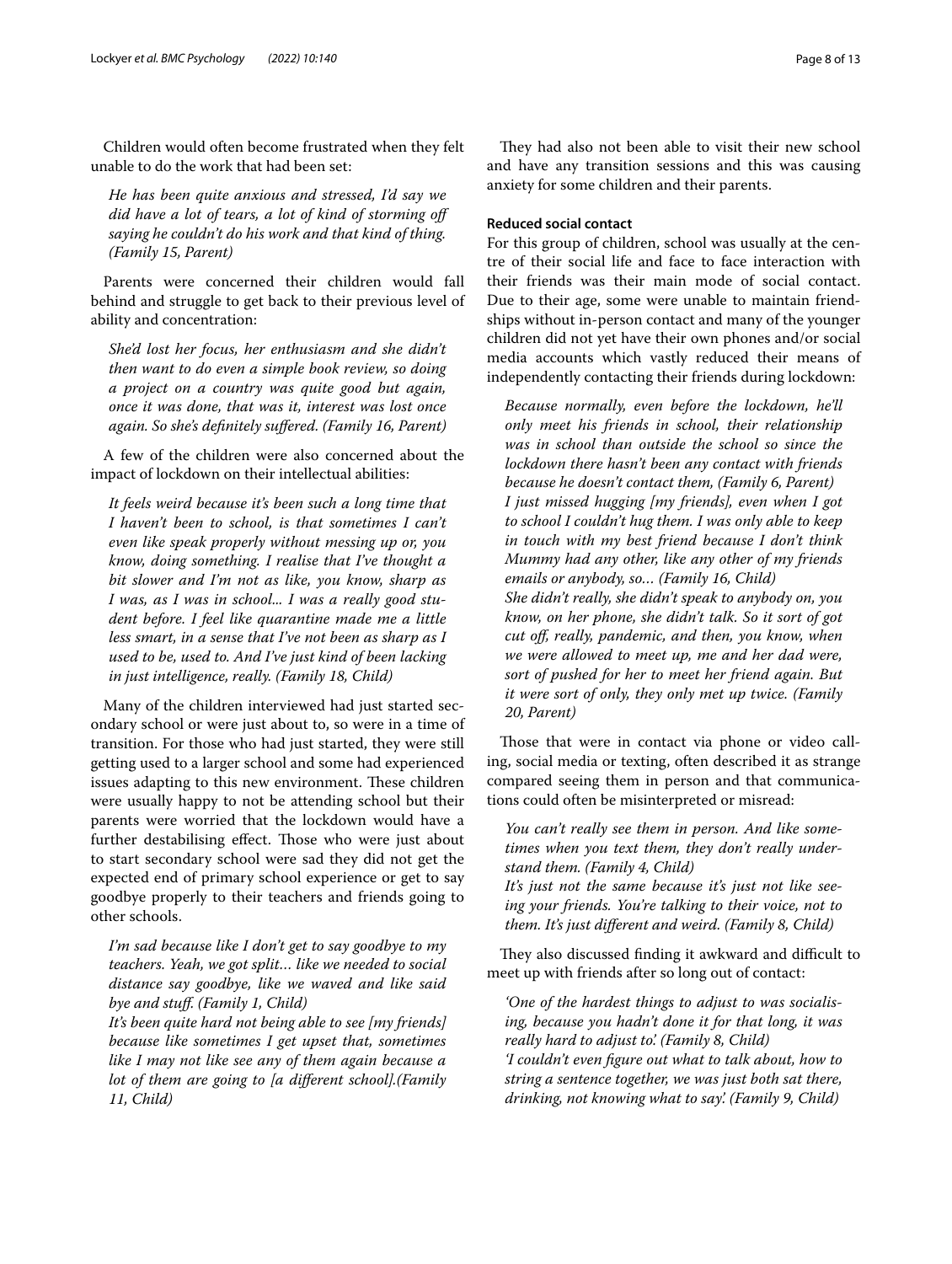Lack of regular contact meant they felt detached form what was going on their friends' lives and sometimes they were worried about them:

*I don't know what they were doing, if my mate's doing other stuf and it were my mate's birthday the day after mine so I hadn't heard owt from him for a while, my mate, he had an accident so he wasn't able to call me for about a week or so. (Family 10, Child)*

Some children did have contact with their friends via gaming but this was reliant on having access to a games console and good Wi-Fi which was a barrier for some households. Children would often describe trying and failing to video call their friends because their friends had poor Wi-Fi reception.

#### **Refections on the fndings**

We did not fnd much divergence between the narratives of the children and parents about children's experiences. Parents were more likely to offer more detail about their children's behaviours and feelings during this time, and be more specifc about certain issues such as the pressures of home schooling. Their responses were in general longer than the children's, but on the whole they complemented one another. For example, if a parent told us their child had experienced health anxiety during the lockdown, the child would bring this up when they were asked if they had been worried about anything and vice versa if the parent did not identify this issue. One reason for this might be that the parents and children in this study had spent even more time than usual together over the preceding months, and this closeness meant their understanding of their recent experiences were particularly aligned.

Whilst we made efforts to maintain diversity of ethnicity, sex, age, deprivation in our small sample, it was diffcult to discern the impact of these individual factors on the experiences of this group of early adolescents. Some diferences between families emerged, such as parents' work situations (working from home, on furlough, working as key worker) or lack of space within their homes to carry out multiple children's home-schooling alongside parents' domestic and external work but was difficult to pinpoint how these diferences impacted on wellbeing from the narratives offered. We acknowledge and have identifed in separate studies on families within this cohort that fnancial insecurity and ethnicity were important elements on families' experience of Covid-19 and lockdowns [\[34](#page-11-19), [48\]](#page-12-1). However, the purpose of this study was not to compare groups but to describe the common experiences of those within the Born in Bradford cohort. We consider some of the impact of Covid-19 on early adolescent wellbeing in general, whilst taking into account that these young people lived in area of high deprivation, ethnic diversity and persistently high Covid-19 rates.

## **Discussion**

Through in depth interviews, this study has been able to highlight the impact of the Covid-19 pandemic on children at a particular and important time of their lives: early adolescence. We found that their age and the transitions they were undergoing, signifcantly afected their experience. While many parents tried to shield their children from the Covid-19 news cycle, they were of an age to be aware of the impacts, both personally and for wider society, which led to prominent health anxieties. Boredom and lethargy increased over time and contributed to mood swings. Both children and parents were worried about falling behind with education missing key school milestones (for example, prom or transitions days in high school). Outside of school, these young adolescents found it difficult to maintain social connections with friends, especially if they did not have access to social media or a mobile phone.

Health anxiety featured prominently in the interviews and we argue that their life stage made them particularly vulnerable to these anxieties. Bray et al., [[37\]](#page-11-22) found that children as young as seven understood the severity of Covid-19, despite parent/care-givers attempting to shield children from the most distressing news. There is evidence that being exposed, either directly or indirectly, to media videos and images of traumatic events on a daily basis can play a role in causing emotional and psychological distress in young people [\[49](#page-12-2)]. Early adolescence is a time when children's cognitive abilities develop so that they can better understand and make sense of abstract threats such as a pandemic and they start to take ownership over health-relevant behaviours [[50](#page-12-3)]. However it is a very formative and sensitive time in their transitions into adolescence. The children in our study were old enough to independently come across and even seek out Covid-19 information but still needed a lot of reassurance and explanation from their parents in order to make sense of it and reduce anxiety. By early adolescence, children are starting to have a greater ability to understand the real impact of disastrous events on their lives this means they particularly beneft from discussing their emotions, feelings, or doubts with caregivers [[49\]](#page-12-2).

Simultaneous to experiencing health anxiety, many children and parents reported increased boredom and lethargy. Again their age and life stage appeared to exacerbate these feelings. Pre-pandemic, many of the children interviewed had still been involved in adult-assisted, structured activities after school or at weekends. A rapid reduction in these activities and the lack of school routine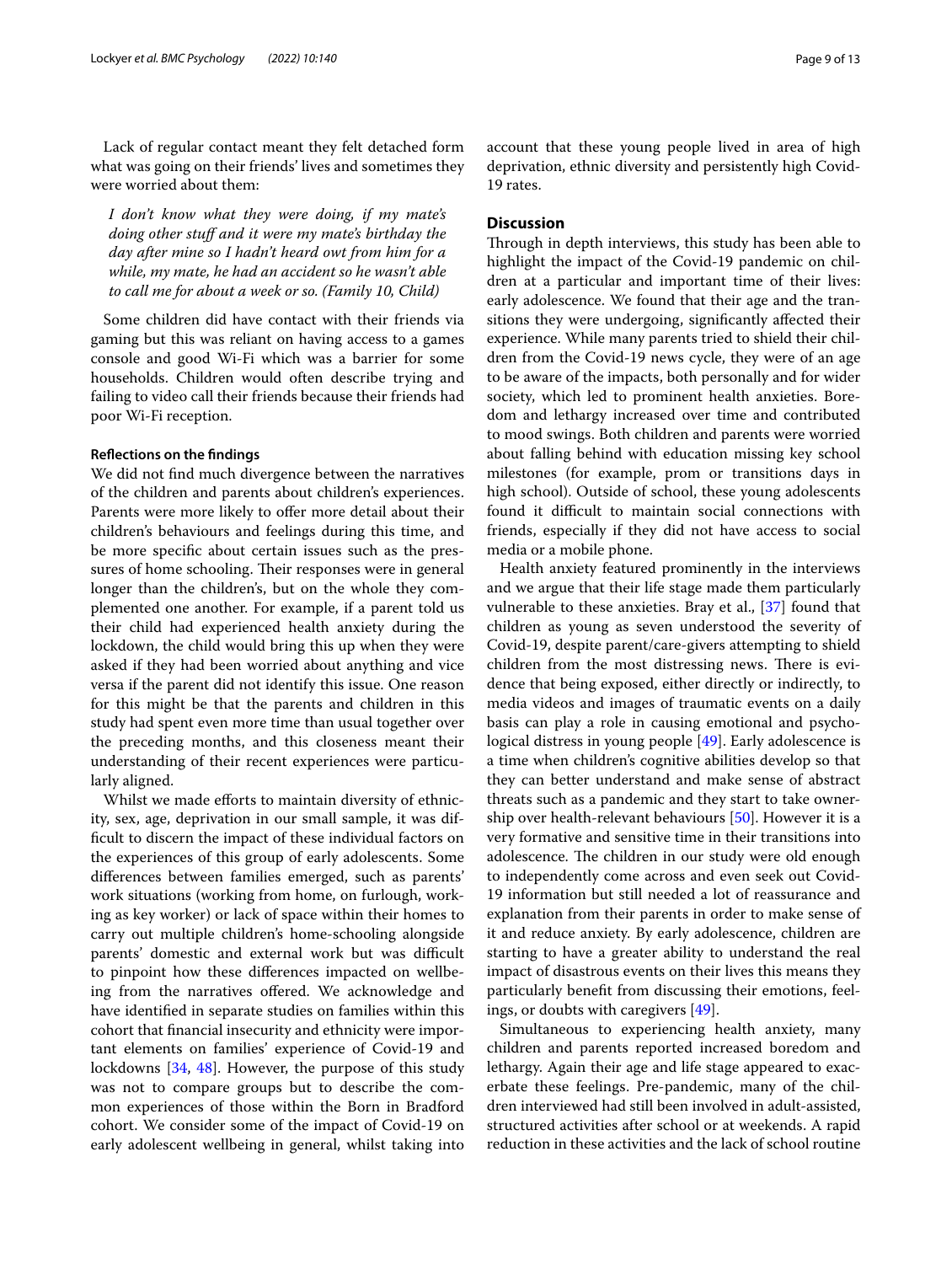meant many were sleeping later and longer, spending a lot of time on electronic devices and becoming more irritable and moody. In the interviews, parents were unsure whether this change in their children was due to their age and hormonal changes or due to the pandemic. We contend that it was complex interaction of both. We know that around puberty, adolescents tend to become more 'evening typed', and start to prefer later bedtimes, and wake times [[51](#page-12-4)]. In addition, their moods become more volatile and they are more inclined to spend more time alone  $[15, 18]$  $[15, 18]$  $[15, 18]$  $[15, 18]$  $[15, 18]$ . These changes were described by both children and parents in our study. It appeared that the conditions of the pandemic, the lack of routine, disengagement from school and the opportunity for intensive internet and social media use, made these changes more marked.

Early adolescence also infuenced how they experienced home schooling. They were expected by their teachers and parents to be independent learners to a degree, which many struggled with. Parents' time was divided between key work, homeworking, domestic tasks and helping younger siblings, and when they could give attention, home-schooling was often a point of tension. There were a lot of disparities between the learning support different schools offered, and some found it difficult to access online resources due to household resources. In the Netherlands, Green et al. [\[52\]](#page-12-5) found that tension and depression was particularly pronounced in younger adolescents during the pandemic and this was strongly linked to experiences of family stress and inequality of opportunity in online home schooling. These struggles and tensions, combined with the boredom and lethargy many felt, meant children appeared to lose confdence in their abilities to learn and focus.

The majority of the children interviewed were in school transition years, either in their last year of primary school or their first years of secondary school. This was a sensitive time, as the younger participants were preparing to adjust to a new environment, friends, teachers, routine and the older ones still in a period of adjustment. Reduced social contact as a result of social distancing measures left many children in our study without regular contact with their friends. Many had not yet reached the age or stage where they managed their own social lives, had their own phones and saw friends outside of school/ structured activities. At a time when gaining independence from parents and integration with peers is particularly important, these young people were isolated  $[16–18]$  $[16–18]$  $[16–18]$  $[16–18]$ .

Since the start of the Covid-19 pandemic, there has been a concern for children's mental wellbeing and studies have reported increases in loneliness, anxiety, isolation and depression. These studies have largely been quantitative and survey based. Through in depth interviews with both children and their parents, our study has been able to examine the impact Covid-19 and government measures to prevent its spread has had on early adolescents in a city in the North of England with high deprivation levels. This has allowed us to recognise this particular experience and acknowledge the specifc vulnerabilities of this age group. The recognition of this experience, awareness of their anxieties, lethargy, learning concerns and social separation, will be important to the development of tailored support to this group as they get older. Their mental wellbeing will need to be continued to be monitored. Our particular concern is the longlasting efect of health anxiety as excessive and persistent worry is one of the main symptoms of anxiety disorders which are already the most prevalent of the mental disorders in adolescents [[53\]](#page-12-6). Our study has underlined further that treatments will need to be developmentally appropriate, taking into account the specifc pandemic experiences and age-related challenges of this group [\[50](#page-12-3)].

Our results can also provide some ideas to prepare for a similar event and mitigate issues within this age group. These include: greater universal health and media literacy and increased access to trusted and credible information sources; increased mental support for parents and caregivers during times of crisis, so that they can offer reassurance help to reduce anxiety in their children; a similar standard of distance learning across diferent schools which help combat limited household resources and parental time pressures and encouraging parents to take a more active role in facilitating their children's social interaction (e.g. swapping phone numbers with other parents and planning virtual or outside meet-ups).

The interviews for this study took place in what would turn out to be quite early in the lifetime of the pandemic in August and September 2020. In the UK, there have been subsequent waves, lockdowns and school closures. As a result we don't know what the full impact of Covid-19 has been on early adolescents since, and how they have adapted to continued changes in their routine and different health information. This study was snapshot in time, but is still valuable in helping us understand the initial impact of Covid-19 on this age group, and how it might continue to afect them.

The families in this sample were more deprived on average and families of Pakistani heritage were overrepresented compared to the general UK population. Although this could be said to limit generalisability, it incorporates population groups who are less likely to be represented in research studies of this kind.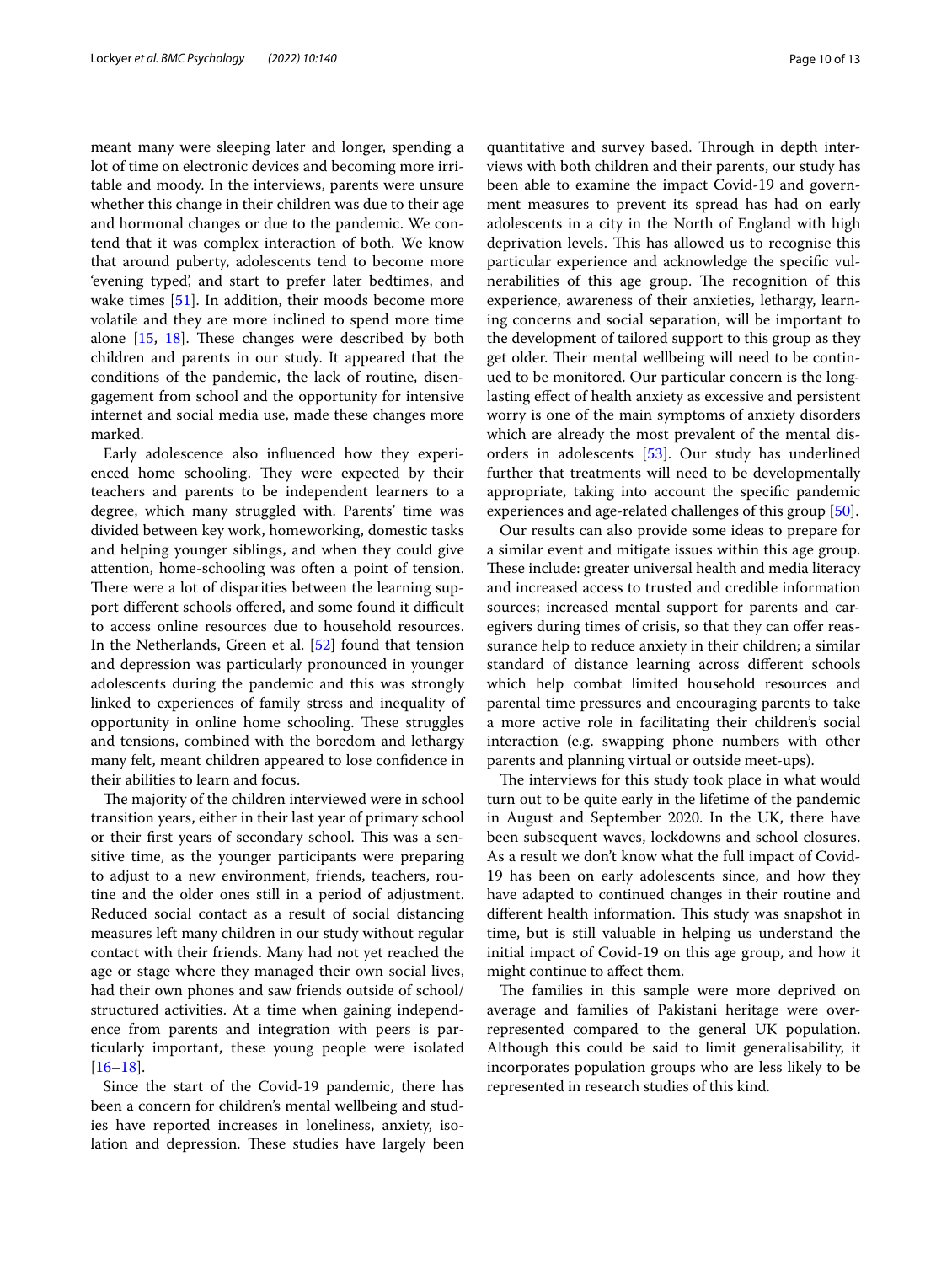## **Conclusion**

Worldwide, the psychological well-being of adolescents around the world has been in decline since 2012 [[54](#page-12-7)]. Numerous studies have indicated that Covid-19 will not improve this situation and there is real concern about what the long-lasting implications will be [[3](#page-10-2), [4](#page-10-3)].This study has explored the impact of Covid-19 and subsequent public health measures on children in their early adolescents. This group were and are in a period of transition and formation and they missed out on key social and learning experiences. As a result, the experiences and feelings Covid-19 has set in motion will likely have an impact on their mental and cognitive functioning as they develop further. Crucially, they had felt unsafe and anxious at a sensitive time in their lives when their perceptions of the world were beginning to form independently from the adults around them. It is important to acknowledge these early adolescent experiences and continue to monitor and provide targeted support to this group of young people.

#### **Abbreviations**

BiB: Born in Bradford; RCADS: Revised Child Anxiety and Depression Scale; IMD: Index of Multiple Deprivation.

#### **Acknowledgements**

The authors would like to thank Dr Brian Kelly and Katie Swinden for their help in sampling and recruitment for this study and to Dr Helen Smith for her contribution to the analysis. We are grateful for all the support and feedback given to us by members of the Bradford Covid-19 Scientifc Advisory Group. Finally, we would like to thank all our interview participants who took the time to be part of our study during a difficult year.

#### **Author contributions**

BL, JD and LS were involved in conception and design of the study. BL conducted the recruitment and interviews. BL, CE and LS were involved in the analysis and interpretation of data and drafting the article. All authors read and approved the fnal manuscript.

#### **Funding**

This study is independent research funded by the National Institute for Health Research Yorkshire and Humber ARC (Funding reference number: NIHR2001660). The views expressed in this publication are those of the author(s) and not necessarily those of the National Institute for Health Research or the Department of Health and Social Care. It was also funded by The Health Foundation Covid-19 Award (2301201). This work was supported by the UK Prevention Research Partnership, an initiative funded by UK Research and Innovation Councils, the Department of Health and Social Care (England) and the UK devolved administrations, and leading health research charities. Weblink: [https://mrc.ukri.org/research/initiatives/prevention-resea](https://mrc.ukri.org/research/initiatives/prevention-research/ukprp/) [rch/ukprp/](https://mrc.ukri.org/research/initiatives/prevention-research/ukprp/).

#### **Availability of data and materials**

The dataset collected and analysed during the current study are not publicly available as this could compromise participants' privacy. The corresponding author can be contacted with questions regarding the dataset.

## **Declarations**

#### **Ethics approval and consent to participate**

The study was approved by Health Research Authority Yorkshire & The Humber - Bradford Leeds Research Ethics Committee REC reference: 16/YH/0320

as an amendment to a larger study IRAS project ID: 207543. All methods were performed in accordance with the relevant guidelines and regulations and ethical principles from the Declaration of Helsinki were followed throughout the process. Due to the Covid-19 pandemic and social distancing at the time of interview we did obtained and recorded informed verbal consent only. We sent via post information sheets to each family (one parent information sheet and one child information sheet). BL spoke to each parent about the information sheet and consent during an initial phone call. Before our phone/video interview BL went through each item of the consent form with the parent and audio recorded the parent's consent for each item and their overall consent for their interview and their child's. Before each child interview BL audiorecorded the child's consent. This audio consent has been transcribed and stored. This method of informed consent was approved by the Bradford Leeds Research Ethics Committee REC reference: 16/YH/0320.

#### **Consent for publication**

We have informed consent to use anonymised data from interviews with our participants.

#### **Competing interests**

The authors declare that they have no competing interests.

#### **Author details**

<sup>1</sup> Bradford Institute for Health Research, Bradford Teaching Hospitals NHS Foundation Trust, Bradford Royal Infrmary, Duckworth Lane, Bradford BD9 6RJ, UK. <sup>2</sup> Department of Health Sciences, University of York, Heslington, York YO10 5DD, UK.

#### Received: 27 January 2022 Accepted: 23 May 2022 Published online: 31 May 2022

#### **References**

- <span id="page-10-0"></span>Zimmermann P, Curtis N. Why is COVID-19 less severe in children? A review of the proposed mechanisms underlying the age-related diference in severity of SARS-CoV-2 infections. Arch Dis Child. 2021;106(5):429–39. <https://doi.org/10.1136/archdischild-2020-320338>.
- <span id="page-10-1"></span>2. Snape MD, Viner RM. COVID-19 in children and young people. Science. 2020;370(6514):286–8. [https://doi.org/10.1126/science.abd6165.](https://doi.org/10.1126/science.abd6165)
- <span id="page-10-2"></span>3. Chanchlani N, Buchanan F, Gill P. Addressing the indirect efects of COVID-19 on the health of children and young people. Can Med Assoc J. 2020;192(32):E921–7. [https://doi.org/10.1503/cmaj.201008.](https://doi.org/10.1503/cmaj.201008)
- <span id="page-10-3"></span>4. Loades ME, Chatburn E, Higson-Sweeney N, Reynolds S, Shafran R, Brigden A, Linney C, McManus MN, Borwick C, Crawley E. Rapid systematic review: the impact of social isolation and loneliness on the mental health of children and adolescents in the context of COVID-19. J Am Acad Child Adolesc Psychiatry. 2020;59(11):1218–39. [https://doi.org/10.](https://doi.org/10.1016/j.jaac.2020.05.009) [1016/j.jaac.2020.05.009](https://doi.org/10.1016/j.jaac.2020.05.009).
- <span id="page-10-4"></span>5. Larsen L, Helland MS, Holt T. The impact of school closure and social isolation on children in vulnerable families during COVID-19: a focus on children's reactions. Eur Child Adolesc Psychiatry. 2021. [https://doi.org/10.](https://doi.org/10.1007/s00787-021-01758-x) [1007/s00787-021-01758-x](https://doi.org/10.1007/s00787-021-01758-x).
- <span id="page-10-5"></span>6. O'Sullivan K, Clark S, McGrane A, Rock N, Burke L, Boyle N, Joksimovic N, Marshall K. A qualitative study of child and adolescent mental health during the COVID-19 pandemic in Ireland. Int J Environ Res Public Health. 2021;18(3):1062. [https://doi.org/10.3390/ijerph18031062.](https://doi.org/10.3390/ijerph18031062)
- <span id="page-10-6"></span>7. Cusinato M, Iannattone S, Spoto A, Poli M, Moretti C, Gatta M, et al. Stress, resilience, and well-being in Italian children and their parents during the COVID-19 pandemic. Int J Environ Res Public Health. 2020;17(22):8297. <https://doi.org/10.3390/ijerph17228297>.
- <span id="page-10-8"></span>8. Idoiaga Mondragon N, Berasategi Sancho N, Dosil Santamaria M, Eiguren Munitis A. Struggling to breathe: a qualitative study of children's wellbeing during lockdown in Spain. Psychol Health. 2020;36(2):179–94. [https://](https://doi.org/10.1080/08870446.2020.1804570) [doi.org/10.1080/08870446.2020.1804570.](https://doi.org/10.1080/08870446.2020.1804570)
- <span id="page-10-7"></span>9. Waite P, Pearcey S, Shum A, Raw JA, Patalay P, Creswell C. How did the mental health symptoms of children and adolescents change over early lockdown during the COVID-19 pandemic in the UK? JCPP Adv. 2021;1(1): e12009. <https://doi.org/10.1111/jcv2.12009>.
- 10. Yeasmin S, Banik R, Hossain S, Hossain MN, Mahumud R, Salma N, Hossain MM. Impact of COVID-19 pandemic on the mental health of children in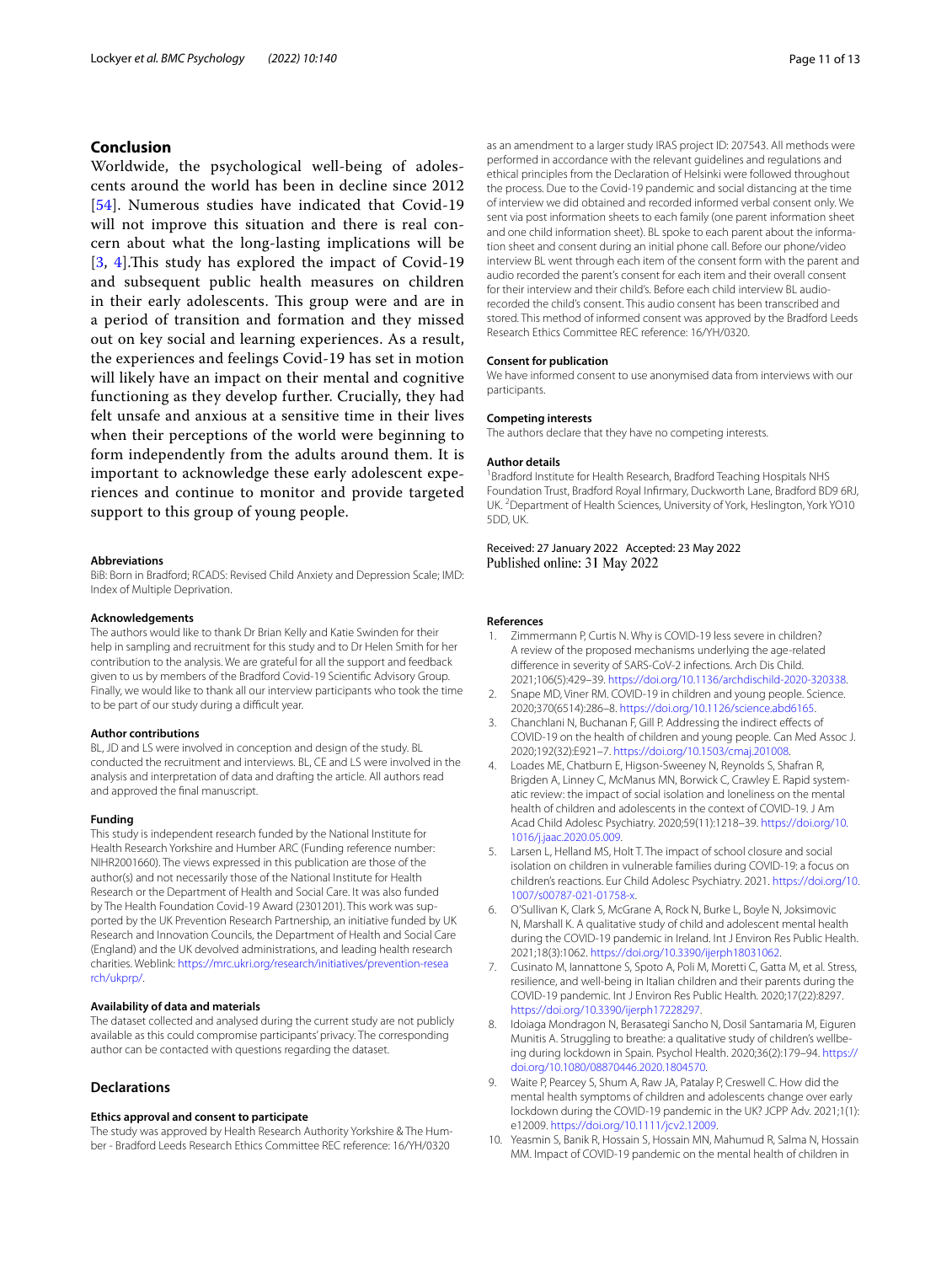Bangladesh: a cross-sectional study. Child Youth Serv Rev. 2020;1(117): 105277. [https://doi.org/10.1016/j.childyouth.2020.105277.](https://doi.org/10.1016/j.childyouth.2020.105277)

- <span id="page-11-0"></span>11. Zhang X, Zhu W, Kang S, Qiu L, Lu Z, Sun Y. Association between physical activity and mood states of children and adolescents in social isolation during the COVID-19 epidemic. Int J Environ Res Public Health. 2020;17(20):7666. [https://doi.org/10.3390/ijerph17207666.](https://doi.org/10.3390/ijerph17207666)
- <span id="page-11-1"></span>12. Jeffery M, Lereya T, Edbrooke-Childs J, Deighton J, Tait N, Cortina MA. Emerging evidence (Issue 8): coronavirus and children and young people's mental health. Evidence Based Practice Unit, London; 2021. [https://](https://www.ucl.ac.uk/evidence-based-practice-unit/sites/evidence-based-practice-unit/files/emerging_evidence_issue_8.pdf) [www.ucl.ac.uk/evidence-based-practice-unit/sites/evidence-based-pract](https://www.ucl.ac.uk/evidence-based-practice-unit/sites/evidence-based-practice-unit/files/emerging_evidence_issue_8.pdf) [ice-unit/fles/emerging\\_evidence\\_issue\\_8.pdf](https://www.ucl.ac.uk/evidence-based-practice-unit/sites/evidence-based-practice-unit/files/emerging_evidence_issue_8.pdf). Accessed 27 Jan 2022.
- <span id="page-11-2"></span>13. Rajmil L, Hjern A, Boran P, Gunnlaugsson G, de Camargo OK, Raman S. Impact of lockdown and school closure on children's health and wellbeing during the frst wave of COVID-19: a narrative review. BMJ Paediatr Open. 2021.<https://doi.org/10.1136/bmjpo-2021-001043>.
- <span id="page-11-3"></span>14. World Health Organisation. Adolescent Health. 2021. [https://www.who.](https://www.who.int/health-topics/adolescent-health#tab=tab_1) [int/health-topics/adolescent-health#tab](https://www.who.int/health-topics/adolescent-health#tab=tab_1)=tab\_1. Accessed 27 Jan 2022.
- <span id="page-11-4"></span>15. Somerville LH, Jones RM, Casey BJ. A time of change: behavioral and neural correlates of adolescent sensitivity to appetitive and aversive environmental cues. Brain Cogn. 2010;72(1):124–33. [https://doi.org/10.](https://doi.org/10.1016/j.bandc.2009.07.003) [1016/j.bandc.2009.07.003.](https://doi.org/10.1016/j.bandc.2009.07.003)
- <span id="page-11-5"></span>16. Nelson EE, Jarcho JM, Guyer AE. Social re-orientation and brain development: an expanded and updated view. Dev Cogn Neurosci. 2016;17:118– 27. [https://doi.org/10.1016/j.dcn.2015.12.008.](https://doi.org/10.1016/j.dcn.2015.12.008)
- 17. Blakemore S, Mills K. Is adolescence a sensitive period for sociocultural processing? Annu Rev Psychol. 2014;65(1):187–207. [https://doi.org/10.](https://doi.org/10.1146/annurev-psych-010213-115202) [1146/annurev-psych-010213-115202.](https://doi.org/10.1146/annurev-psych-010213-115202)
- <span id="page-11-6"></span>18. Marshall SK, Young RA, Wozniak A, Lollis S, Tilton-Weaver L, Nelson M, Goessling K. Parent–adolescent joint projects involving leisure time and activities during the transition to high school. J Adolesc. 2014;37(7):1031– 42. [https://doi.org/10.1016/j.adolescence.2014.07.015.](https://doi.org/10.1016/j.adolescence.2014.07.015)
- <span id="page-11-7"></span>19. Cook T, Herman M, Phillips M, Settersten R Jr. Some ways in which neighborhoods, nuclear families, friendship groups, and schools jointly afect changes in early adolescent development. Child Dev. 2002;73(4):1283– 309. [https://doi.org/10.1111/1467-8624.00472.](https://doi.org/10.1111/1467-8624.00472)
- 20. van den Bos W. Neural mechanisms of social reorientation across adolescence. J Neurosci. 2013;33(34):13581–2. [https://doi.org/10.1523/JNEUR](https://doi.org/10.1523/JNEUROSCI.2667-13.2013) [OSCI.2667-13.2013.](https://doi.org/10.1523/JNEUROSCI.2667-13.2013)
- <span id="page-11-8"></span>21. Law PC, Cuskelly M, Carroll A. Young people's perceptions of family, peer, and school connectedness and their impact on adjustment. J Psychol Couns Sch. 2013;23(1):115–40. [https://doi.org/10.1017/jgc.2012.19.](https://doi.org/10.1017/jgc.2012.19)
- <span id="page-11-9"></span>22. Andrews J, Foulkes L, Blakemore S. Peer infuence in adolescence: publichealth implications for COVID-19. Trends Cogn Sci. 2020;24(8):585–7. <https://doi.org/10.1016/j.tics.2020.05.001>.
- <span id="page-11-10"></span>23. Shivji NA, Lymn JS, Meade O, Watts K. Hearing the unheard voice-puberty experiences of young Pakistani men: a qualitative study. J Adolesc. 2021;1(88):36–47.<https://doi.org/10.1016/j.adolescence.2021.02.003>.
- 24. Jose PE, Ryan N, Pryor J. Does social connectedness promote a greater sense of well-being in adolescence over time? J Res Adolesc. 2012;22(2):235–51. <https://doi.org/10.1111/j.1532-7795.2012.00783.x>.
- <span id="page-11-11"></span>25. Dietvorst E, Hiemstra M, Maciejewski D, van Roekel E, Ter Bogt T, Hillegers M, Keijsers L. Grumpy or depressed? Disentangling typically developing adolescent mood from prodromal depression using experience sampling methods. J Adolesc. 2021;1(88):25–35. [https://doi.org/10.1016/j.adole](https://doi.org/10.1016/j.adolescence.2021.01.009) [scence.2021.01.009](https://doi.org/10.1016/j.adolescence.2021.01.009).
- <span id="page-11-12"></span>26. Crosnoe R. Friendships in childhood and adolescence: the life course and new directions. Soc Psychol Q. 2000;1:377–91. [https://doi.org/10.2307/](https://doi.org/10.2307/2695847) [2695847](https://doi.org/10.2307/2695847).
- <span id="page-11-13"></span>27. Longaretti L. Perceptions and experiences of belonging during the transition from primary to secondary school. Aust J Teacher Educ. 2020;45(1):31–46.
- 28. Isakson K, Jarvis P. The adjustment of adolescents during the transition into high school: a short-term longitudinal study. J Youth Adolesc. 1999;28(1):1–26. [https://doi.org/10.1023/A:1021616407189.](https://doi.org/10.1023/A:1021616407189)
- <span id="page-11-14"></span>29. Lester L, Waters S, Cross D. The relationship between school connectedness and mental health during the transition to secondary school: a path analysis. J Psychol Couns Sch. 2013;23(2):157–71. [https://doi.org/10.1017/](https://doi.org/10.1017/jgc.2013.20) [jgc.2013.20](https://doi.org/10.1017/jgc.2013.20).
- <span id="page-11-15"></span>30. World Health Organisation. Novel Coronavirus(2019-nCoV) situation report—13. 2020. [https://www.who.int/docs/default-source/coronaviru](https://www.who.int/docs/default-source/coronaviruse/situation-reports/20200202-sitrep-13-ncov-v3.pdf)

[se/situation-reports/20200202-sitrep-13-ncov-v3.pdf](https://www.who.int/docs/default-source/coronaviruse/situation-reports/20200202-sitrep-13-ncov-v3.pdf). Accessed 27 Jan 2022.

- <span id="page-11-16"></span>31. Giannini S, Jenkins R, Saavedra J. Reopening schools: when, where and how? 2020. [https://en.unesco.org/news/reopening-schools-when](https://en.unesco.org/news/reopening-schools-when-where-and-how)[where-and-how](https://en.unesco.org/news/reopening-schools-when-where-and-how) UNESCO. Accessed 27 Jan 2022.
- <span id="page-11-17"></span>32. Institute for Government. Timeline of UK coronavirus lockdowns, March 2020 to March 2021. 2021. [https://www.instituteforgovernment.org.uk/](https://www.instituteforgovernment.org.uk/sites/default/files/timeline-lockdown-web.pdf) [sites/default/fles/timeline-lockdown-web.pdf](https://www.instituteforgovernment.org.uk/sites/default/files/timeline-lockdown-web.pdf). Accessed 27 Jan 2022.
- <span id="page-11-18"></span>33. Thorell LB, Skoglund C, de la Peña AG, Baeyens D, Fuermaier AB, Groom MJ, Mammarella IC, Van der Oord S, van den Hoofdakker BJ, Luman M, de Miranda DM. Parental experiences of homeschooling during the COVID-19 pandemic: diferences between seven European countries and between children with and without mental health conditions. Eur Child Adolesc Psychiatry. 2021;7:1–3. [https://doi.org/10.1007/](https://doi.org/10.1007/s00787-020-01706-1) [s00787-020-01706-1](https://doi.org/10.1007/s00787-020-01706-1).
- <span id="page-11-19"></span>34. Dickerson J, Kelly B, Lockyer B, Bridges S, Cartwright C, Willan K, Shire K, Crossley K, Bryant M, Sheldon TA, Lawlor DA, Wright J, McEachan RRC, Pickett KE, Bradford Institute for Health Research Covid-19 Scientifc Advisory Group. Experiences of lockdown during the Covid-19 pandemic: descriptive fndings from a survey of families in the Born in Bradford study. Wellcome Open Res. 2021;5:228. [https://doi.org/10.12688/wellc](https://doi.org/10.12688/wellcomeopenres.16317.2) [omeopenres.16317.2](https://doi.org/10.12688/wellcomeopenres.16317.2).
- <span id="page-11-20"></span>35. Borbás R, Fehlbaum L, Dimanova P, Negri A, Arudchelvam J, Schnider C, et al. Mental well-being during Covid-19 in adults, mothers and children: behavioural evidence and neural premarkers. Psyarxiv. 2021. [https://doi.](https://doi.org/10.31234/osf.io/pdj7n) [org/10.31234/osf.io/pdj7n.](https://doi.org/10.31234/osf.io/pdj7n)
- <span id="page-11-21"></span>36. Araújo L, Veloso C, Souza M, Azevedo J, Tarro G. The potential impact of the COVID-19 pandemic on child growth and development: a systematic review. J Pediatr. 2021;97(4):369–77. [https://doi.org/10.1016/j.jped.2020.](https://doi.org/10.1016/j.jped.2020.08.008) [08.008](https://doi.org/10.1016/j.jped.2020.08.008).
- <span id="page-11-22"></span>37. Bray L, Carter B, Blake L, Saron H, Kirton J, Robichaud F, et al. "People play it down and tell me it can't kill people, but I know people are dying each day". Children's health literacy relating to a global pandemic (COVID-19); an international cross sectional study. PLoS ONE. 2021;16(2):e0246405. <https://doi.org/10.1371/journal.pone.0246405>.
- <span id="page-11-23"></span>38. Mirahmadizadeh A, Ranjbar K, Shahriarirad R, Erfani A, Ghaem H, Jafari K, Rahimi T. Evaluation of students' attitude and emotions towards the sudden closure of schools during the COVID-19 pandemic: a crosssectional study. BMC Psychol. 2020;8(1):1–7. [https://doi.org/10.1186/](https://doi.org/10.1186/s40359-020-00500-7) [s40359-020-00500-7](https://doi.org/10.1186/s40359-020-00500-7).
- <span id="page-11-24"></span>39. Radwan E, Radwan A, Radwan W, Pandey D. Prevalence of depression, anxiety and stress during the COVID-19 pandemic: a cross-sectional study among Palestinian students (10–18 years). BMC Psychol. 2021;9(1):1–2. <https://doi.org/10.1186/s40359-021-00688-2>.
- <span id="page-11-25"></span>40. Cockerham D, Lin L, Ndolo S, Schwartz M. Voices of the students: adolescent well-being and social interactions during the emergent shift to online learning environments. Educ Inf Technol. 2021;26(6):7523–41. <https://doi.org/10.1007/s10639-021-10601-4>.
- <span id="page-11-26"></span>41. McEachan RR, Dickerson J, Bridges S, Bryant M, Cartwright C, Islam S, Lockyer B, Rahman A, Sheard L, West J, Lawlor DA. The Born in Bradford COVID-19 Research Study: protocol for an adaptive mixed methods research study to gather actionable intelligence on the impact of COVID-19 on health inequalities amongst families living in Bradford. Wellcome Open Res. 2020. [https://doi.org/10.12688/wellcomeopenres.16129.1.](https://doi.org/10.12688/wellcomeopenres.16129.1)
- <span id="page-11-28"></span>42. Bradford Institute for Health Research. Bradford's COVID Scientifc Advisory Group (CSAG): research that protects a city. [https://www.bradfordre](https://www.bradfordresearch.nhs.uk/wp-content/uploads/2021/03/FINAL-BIHR-CSAG-report.pdf) [search.nhs.uk/wp-content/uploads/2021/03/FINAL-BIHR-CSAG-report.](https://www.bradfordresearch.nhs.uk/wp-content/uploads/2021/03/FINAL-BIHR-CSAG-report.pdf) [pdf.](https://www.bradfordresearch.nhs.uk/wp-content/uploads/2021/03/FINAL-BIHR-CSAG-report.pdf) Accessed 29 Mar 2022
- <span id="page-11-27"></span>43. Wright J, Small N, Raynor P, Tuffnell D, Bhopal R, Cameron N, Fairley L, Lawlor DA, Parslow R, Petherick ES, Pickett KE. Cohort profle: the Born in Bradford multi-ethnic family cohort study. Int J Epidemiol. 2013;42(4):978–91. <https://doi.org/10.1093/ije/dys112>.
- <span id="page-11-29"></span>44. Gov.UK. Coronavirus (COVID-19) in the UK. 2020. [https://coronavirus.data.](https://coronavirus.data.gov.uk/details/cases) [gov.uk/details/cases.](https://coronavirus.data.gov.uk/details/cases) Accessed 27 Jan 2022.
- <span id="page-11-30"></span>45. Institute for Fiscal Studies. The geography of the COVID-19 crisis in England. 2020. [https://www.ifs.org.uk/uploads/The-Geography-of-the-COVID](https://www.ifs.org.uk/uploads/The-Geography-of-the-COVID19-crisis-in-England-final.pdf) [19-crisis-in-England-fnal.pdf.](https://www.ifs.org.uk/uploads/The-Geography-of-the-COVID19-crisis-in-England-final.pdf) Accessed 27 Jan 2022.
- <span id="page-11-31"></span>46. Lockyer B, Sheard L, Smith H, Dickerson J, Kelly B, McEachan R, Pickett KE, Sheldon T, Wright J. Her whole little life has changed dramatically' fndings of a qualitative study into children's mental wellbeing in Bradford during Covid-19. 2020. 2020. [https://www.bradfordresearch.nhs.uk/](https://www.bradfordresearch.nhs.uk/wp-content/uploads/2020/11/CSAGChildrens-Mental-Wellbeing-Report-11th-November-2020.pdf)